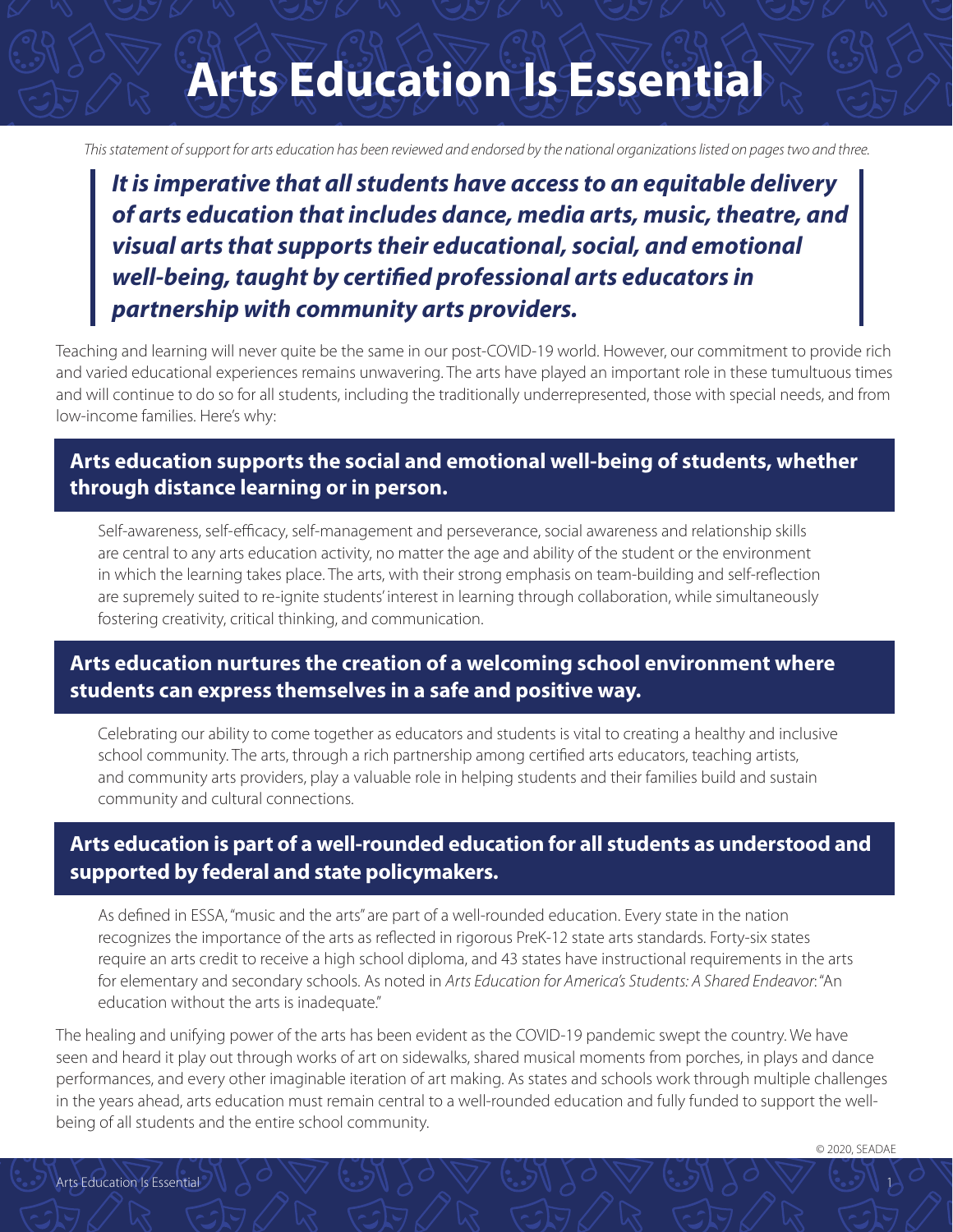# **Endorsing Organizations I**

#### Afterschool Alliance

American Choral Directors Association American Composers Forum American Orff-Schulwerk Association Americans for the Arts American String Teachers Association Barbershop Harmony Society Carnegie Hall Casio America, Inc. Chorus America CMA Foundation College Band Directors National Association Conn-Selmer, Inc. D'Addario Foundation Eastman Music Company Education Through Music Educational Theatre Association Give a Note Foundation Hal Leonard

Historically Black Colleges and Universities National Band Directors' Consortium

Jazz at Lincoln Center

Jazz Education Network

KHS America

KORG, USA

League of American Orchestras

Little Kids Rock

Mr. Holland's Opus Foundation

Music for All

Music Teachers National Association NAMM Foundation National Art Education Association National Association for Music Education National Association of Elementary School Principals National Association of Secondary School Principals National Coalition for Core Arts Standards National Dance Education Organization National Education Association National Federation of State High School Associations National YoungArts Foundation Organization of American Kodály Educators Quadrant Research QuaverEd Recording Academy Save The Music Foundation State Education Agency Directors of Arts Education The Rock and Roll Forever Foundation United Sound, Inc. Varsity Performing Arts West Music Company WURRLYedu Yamaha Corporation of America Young Audiences Arts for Learning

*Do you represent a national organization interested in endorsing this statement? Email essential@nafme.org*

YOUnison

© 2020, SEADAE